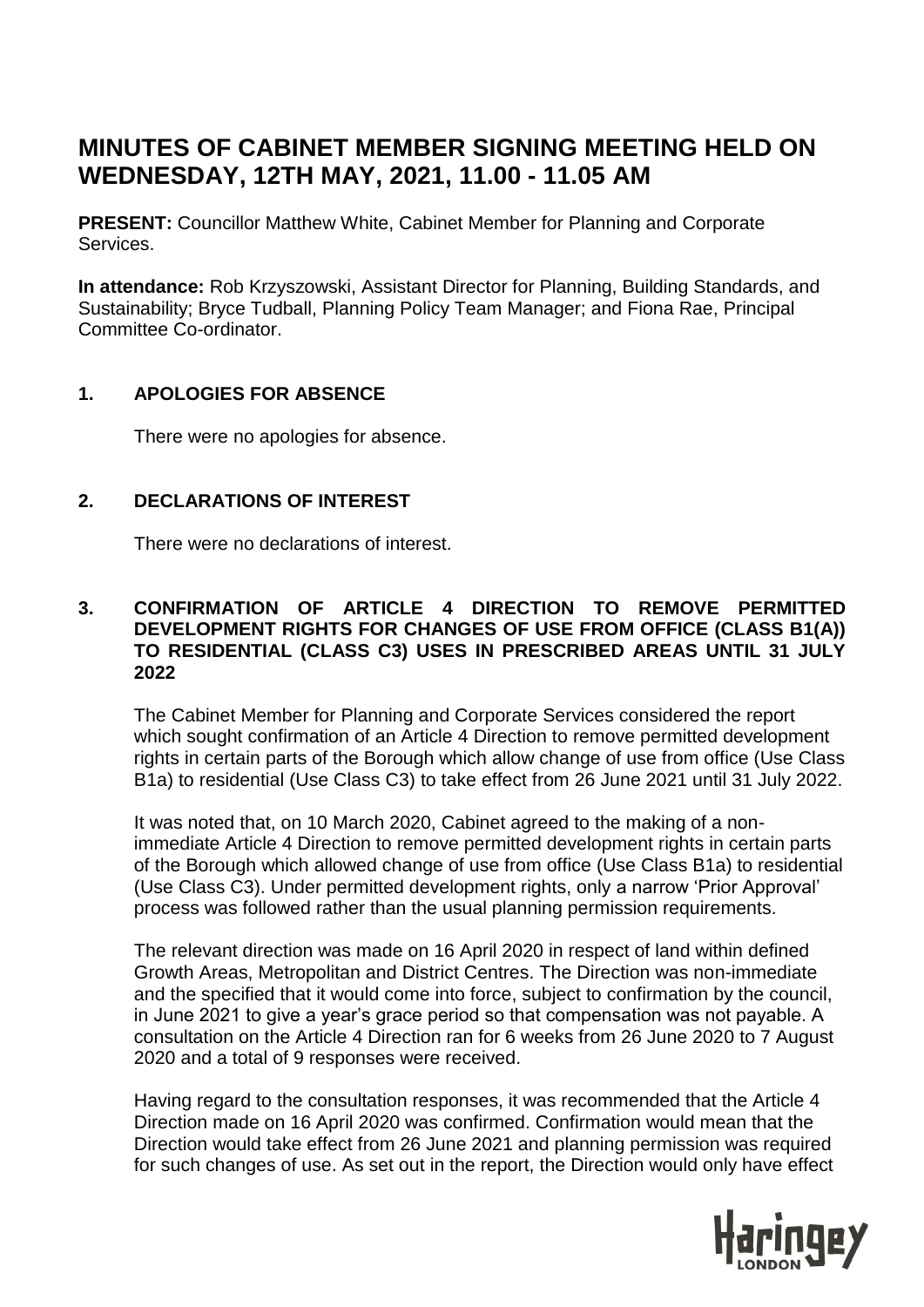until 31 July 2022. This is due to changes which the Government has made to the Use Classes Order since the direction was made, and transitional arrangements that it has legislated for in relation to existing Article 4 Directions in place as at 31 July 2021.

It was also noted in the Cabinet Member introduction that the introduction of the Prior Approval mechanism in an attempt to bolster housing delivery by the Government has led to the loss of valued office space and jobs, undermined a Plan Led approach to managing development, and resulted in many poorly designed, unsuitable residential homes being created in Haringey. These developments made no contribution to affordable housing provision, and frequently did not meet basic space and amenity standards. It was therefore evident that this council needed to remove these permitted development rights through this Article 4 Direction.

## **The Cabinet Member RESOLVED**

- 1. To note the regulatory requirements for the confirming of a new Article 4 Direction, as prescribed by The Town and Country Planning (General Permitted Development) (England) Order 2015.
- 2. To agree to confirm the Article 4 Direction removing permitted development rights for office (B1a) to residential (C3) changes of use within Growth Areas, and Metropolitan and District Centres as identified on the Haringey adopted Policies Map made on 16 April 2020 (as set out at Appendix 1 to the report) and due to come into effect on 26 June 2021.
- 3. To note that the Article 4 Direction will only have effect from 26 June 2021 to 31 July 2022 due to recent changes to The Town and Country Planning (General Permitted Development) (England) Order 2015.

## **Reasons for decision**

The council's employment planning policies are based on robust evidence which establishes a need to protect employment uses to ensure vitality and viability of the borough's economy. The permitted development rights undermine the operation of these policies and impact negatively on the provision of employment space and jobs.

The confirming of a new Article 4 Direction to restrict offices being converted to homes without Planning Permission in key areas of the Borough will result in some significant benefits. This includes the ability to properly assess any proposals against the council's Development Plan with regards to employment and town centre priorities, the quantum and demand for office floorspace, and any impact on key business sectors to ensure any proposal doesn't harm the local economy. It will also enable the council to utilise a Plan Led approach underpinned by robust evidence to come to decisions on such proposals.

## **Alternative options considered**

The alternative options available to the council are:

- To not confirm the Article 4 Direction; or
- To make a new Article 4 Direction of differing geographical scope.